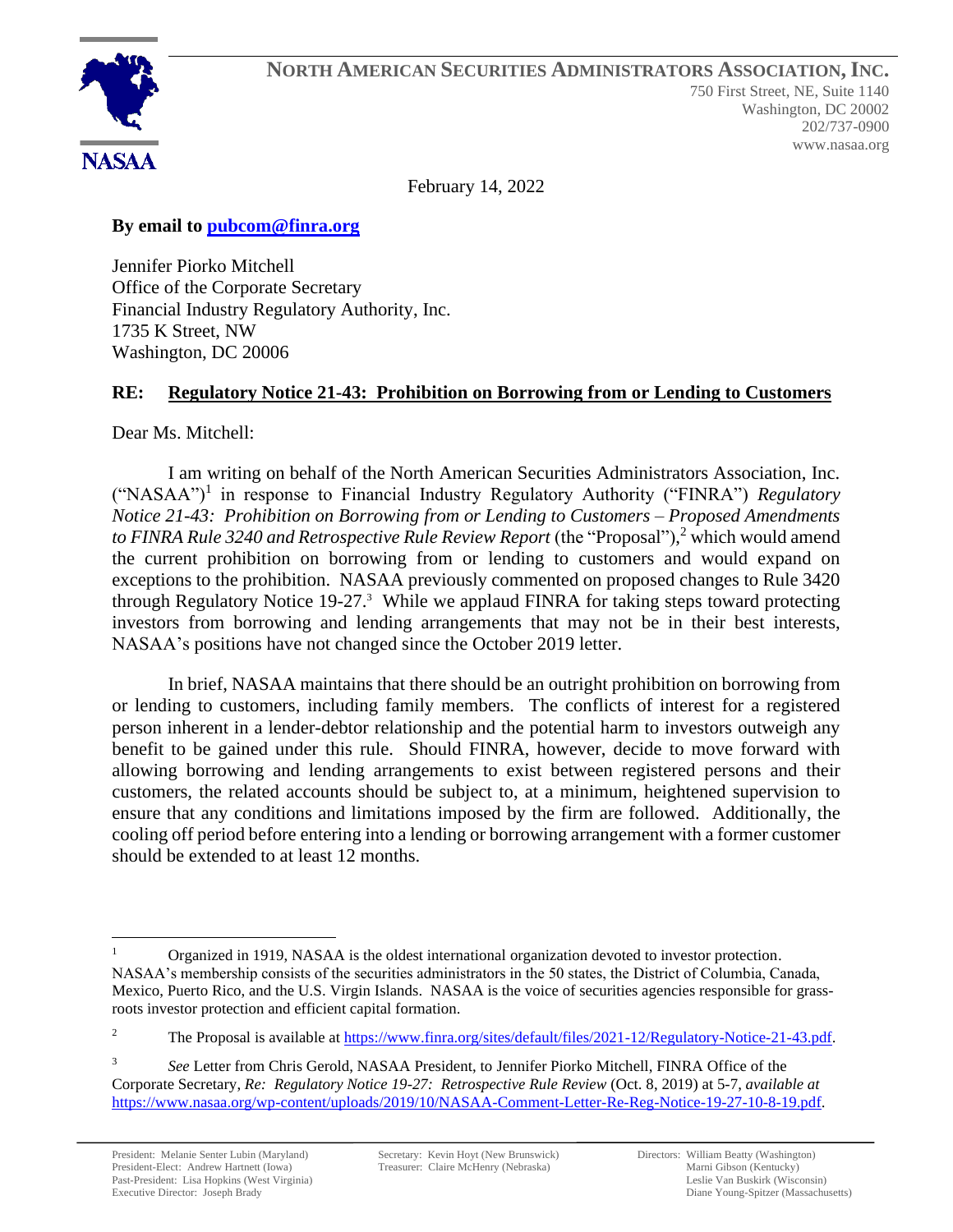Jennifer Piorko Mitchell February 14, 2022 Page 2 of 6

## **I. The Proposed Rule Would Continue to Subject Registered Persons to Disparate Regulatory Requirements.**

The proposed amendments to Rule 3240 would allow registered persons to maintain preexisting loan agreements or enter into new agreements with customers as long as certain criteria are met.<sup>4</sup> NASAA asserts that a registered person should simply be prohibited from these loan agreements with customers. In 1983, NASAA members adopted the Dishonest or Unethical Business Practices of Broker-Dealers and Agents model rule, which prohibits such conduct.<sup>5</sup> Since that time, 44 jurisdictions have enacted the model rule in part or in whole. The rule prohibits agents from "[e]ngaging in the practice of lending or borrowing money or securities from a customer, or acting as a custodian for money, securities or an executed stock power of a customer."<sup>6</sup> NASAA included similar provisions in a model rule applicable to investment advisers. <sup>7</sup> NASAA maintains that the conflicts of interest that exist when a registered person enters into a lending or borrowing arrangement cannot simply be mitigated by additional policies and procedures imposed by the registered person's firm.

NASAA's position is consistent with the approach of the Securities and Exchange Commission (the "Commission") with regard to certain other broker-dealer conflicts of interest.

- the customer (i) is a financial institution regularly engaged in the business of providing credit, financing, or loans, or other entity or person that regularly arranges or extends credit in the ordinary course of business and (ii) is acting in the course of such business;
- the customer and registered person are both registered persons of the same member firm;
- the lending arrangement is based on a personal relationship with the customer, such that the loan would not have been solicited, offered, or given had the customer and the registered person not maintained a relationship outside of the broker-customer relationship; or
- the lending arrangement is based on a business relationship outside of the broker-customer relationship.

<sup>5</sup> NASAA Model Rule, *Dishonest or Unethical Business Practices of Broker-Dealer Agents*, May 23, 1983, *available at* [https://www.nasaa.org/wp-content/uploads/2011/07/29-Dishonest\\_Practices\\_of\\_BD\\_or\\_Agent.83.pdf.](https://www.nasaa.org/wp-content/uploads/2011/07/29-Dishonest_Practices_of_BD_or_Agent.83.pdf)

6 *Id.* at 3. *See also*, *e.g.,* 10 Pa. Code § 305.019 (1990, amended 2018); Tenn. Comp. R. & Regs. 0780-04- 03-.02 (1983; amended 2016); Wis. Admin. Code DFI-Sec § 4.06 (1983; amended 2009); Wash. Admin. Code §460-22B-090(1).

<sup>7</sup> NASAA Unethical Business Practices Of Investment Advisers, Investment Adviser Representatives, And Federal Covered Advisers Model Rule 102(a)(4)-1 (2019), *available at* [NASAA-IA-Unethical-Business-Practices-](https://www.nasaa.org/wp-content/uploads/2019/05/NASAA-IA-Unethical-Business-Practices-Model-Rule.pdf)[Model-Rule.pdf.](https://www.nasaa.org/wp-content/uploads/2019/05/NASAA-IA-Unethical-Business-Practices-Model-Rule.pdf) Prohibiting investment advisers from:

- Borrowing money or securities from a client unless the client is a broker-dealer, an affiliate of the investment adviser or a financial institution engaged in the business of loaning funds.
- Loaning money or securities to a client unless the investment adviser is a financial institution engaged in the business of loaning funds or the client is an affiliate of the investment adviser.

<sup>4</sup> Proposal at 3. Those criteria include:

<sup>•</sup> the customer is a member of the registered person's immediate family;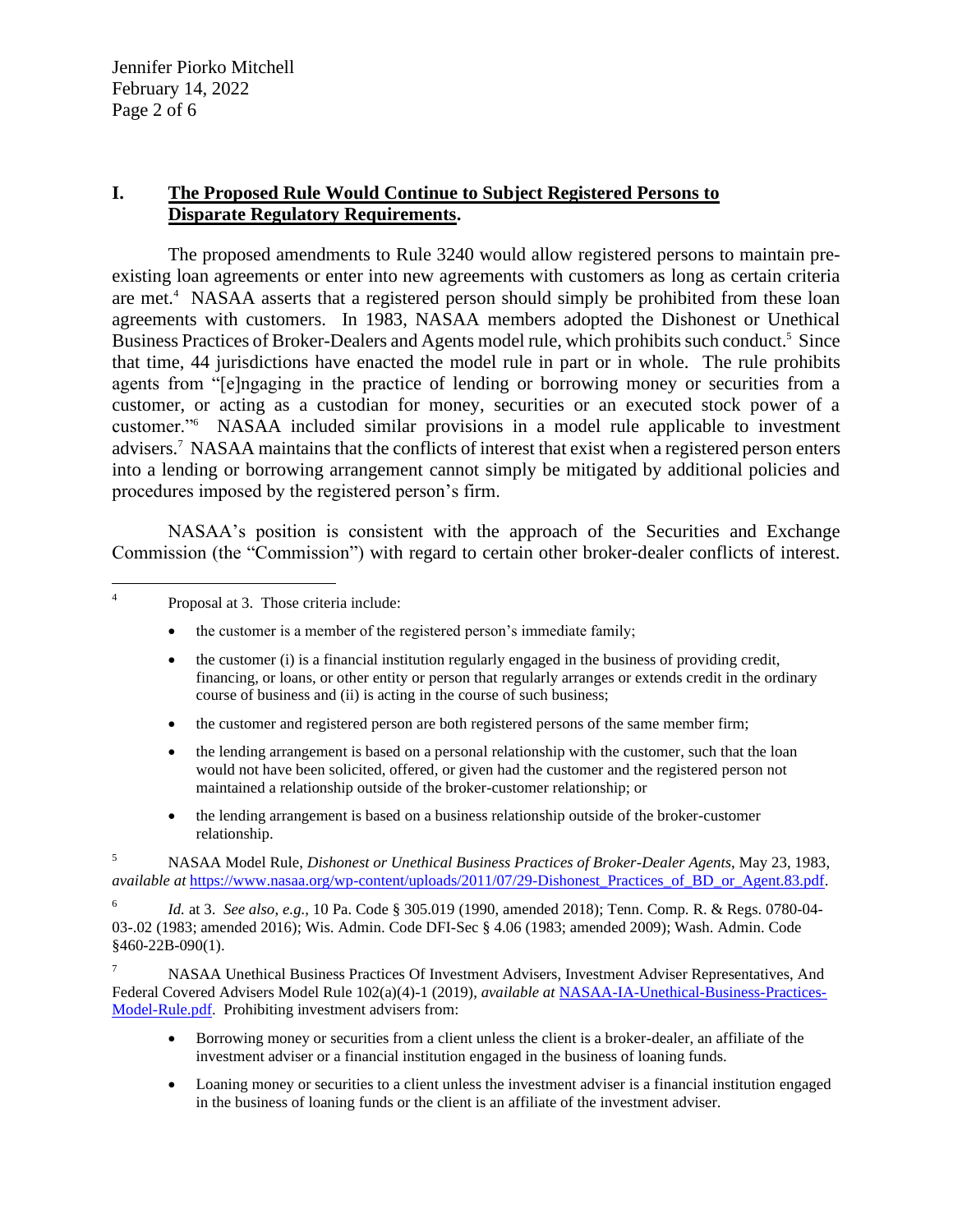Jennifer Piorko Mitchell February 14, 2022 Page 3 of 6

As the Commission recognizes in the context of Regulation Best Interest – where it has required the elimination of sales contests, sales quotas and certain compensation arrangements – some conflicts of interest are "so pervasive such that they cannot be reasonably mitigated and must be eliminated in their entirety, as we believe they create too strong of an incentive for the associated person to make a recommendation that places their financial and other interest ahead of the interest of retail customers' interests …."<sup>8</sup> The direct personal incentives inherent in lending and borrowing arrangements, and the desire to collect or the duty to pay a customer, are of equal if not greater concern. Though the Proposal addresses the fiduciary duties of federally registered investment advisers, similar requirements and responsibilities under Regulation Best interest must be considered in context of the proposed amendments. Ultimately, we believe that these arrangements should be prohibited entirely.

We also note that the Proposal updates the definition of immediate family to align with the definition in Rule 3421. NASAA supports this modernization and appreciates the decision to narrow the inclusion of financially-supported persons as "immediate family" to those who live in the same household as the registered person. However, family members are not immune from, and may in fact be susceptible to, fraudulent activities and bad actors. While statistics on familial fraud are limited,<sup>9</sup> by focusing on the elderly and those at a higher risk of abuse we see that in almost 60% of elder abuse and neglect incidents the perpetrator is a family member.<sup>10</sup> Given the stakes at issue – namely investor protection from predatory lending or undue influence in a brokercustomer relationship – it is not prudent to allow an exception to regulatory scrutiny based on assumptions about familial fidelity. For that reason, if FINRA retains the current framework for Rule 3240, NASAA recommends that even borrowing from or loaning to customers that are immediate family members should be subject to firm scrutiny and approval. This is particularly important where the customer is a senior or may otherwise be a vulnerable adult under applicable state law.

<sup>8</sup> SEC Rel. No. 34-86031, *Regulation Best Interest: The Broker-Dealer Standard of Conduct* (June 5, 2019) at 352-53.

<sup>9</sup> *See* Strategic Finance, *Shattered Trust: Fraud in the Family*, Stephen Pedneault and Bonita Peterson Kramer (May 1, 2015), *available at* [https://sfmagazine.com/post-entry/may-2015-shattered-trust-fraud-in-the](https://sfmagazine.com/post-entry/may-2015-shattered-trust-fraud-in-the-family/)[family/;](https://sfmagazine.com/post-entry/may-2015-shattered-trust-fraud-in-the-family/) *see also* AARP, *Older Americans Hit Hard by Financial Fraud*, Katherine Skiba (Feb. 28, 2019), *available at* <https://www.aarp.org/money/scams-fraud/info-2019/cfpb-report-financial-elder-abuse.html> (noting that nearly 40% of reported elder financial abuse came from a family member or fiduciary).

<sup>10</sup> National Council on Aging, *Elder Abuse Facts* (accessed Feb. 2, 2022), *available at* [https://www.ncoa.org/public-policy-action/elder-justice/elder-abuse-facts/;](https://www.ncoa.org/public-policy-action/elder-justice/elder-abuse-facts/) *see also* Stephen Deane, SEC Office of the Investor Advocate, *Elder Financial Exploitation – Why it is a concern, what regulators are doing about it, and Looking Ahead* (June 2018) at 23, *available at* <https://www.sec.gov/files/elder-financialexploitation.pdf> (citing MetLife Mature Market Inst. et al, *The MetLife Study of Elder Financial Abuse: Crimes of Occasion, Desperation, and Predations Against America's Elders 5* (2011) (stating that data at that time showed that 55% of financial abuse in the United States is committed by family members, caregivers, and close friends).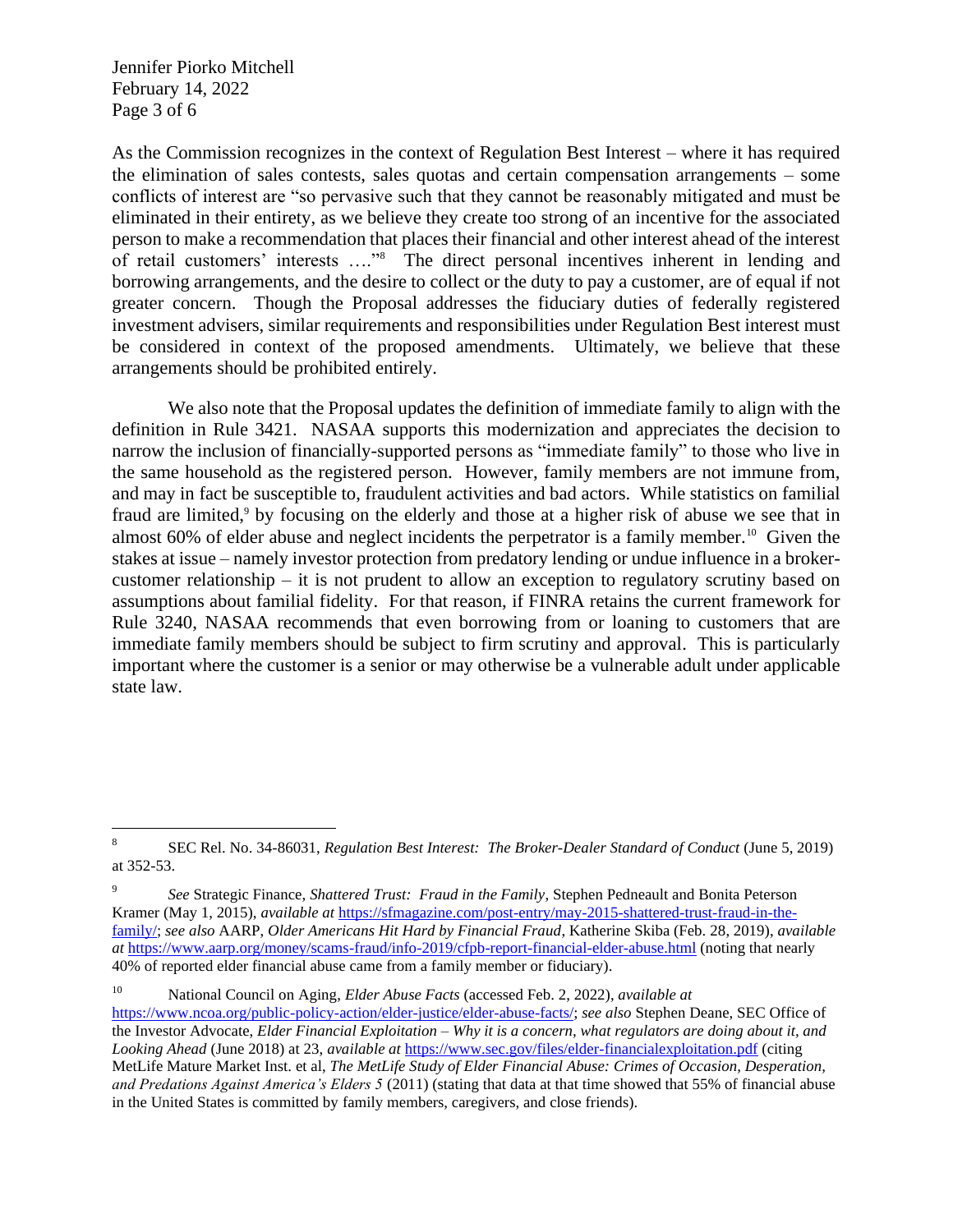## **II. FINRA Must Implement Stronger Guidelines, Disclosure Requirements, and Lockout Periods for the Proposed Rule to Protect Investors.**

The Proposal provides a non-exclusive, non-exhaustive list of potential factors for a firm to consider as part of its written policy on loans between registered persons and customers. Yet, firms are not required to take any particular consideration into account. That is too lax. The rule should require a minimum amount of disclosure and required evaluation, from which the firms can elevate to a higher standard, to ensure adequate consideration among similar situations across similarly situated firms. Registered persons entering into these agreements should be required, at a minimum, to disclose the Proposal's recommended disclosures. <sup>11</sup> Likewise, NASAA believes that a robust documentation program should include, at a minimum, the firm's consideration of:

- the steps that the member firm undertook to assess the risk prior to the registered person being approved to enter into the loan agreement;
- the steps that the member firm will take to minimize the conflict of interest;
- how the member firm communicated to the customer the risk created by the loan agreement and repayment terms so that the customer appreciates the risk; and
- an outline of the supervisory measures that will be taken by the member firm.

These measures should be required in addition to the non-exclusive list of potential factors suggested by FINRA. Requiring defined disclosures and assessment considerations would allow regulators to assess and compare approval and supervision practices across firms. In guidance or

- the length and type of relationship between the customer and registered person;
- the material terms of the borrowing or lending arrangement;
- the customer's or the registered person's ability to repay the loan;
- the customer's age;
- whether the registered person has been a party to other borrowing or lending arrangements with customers;
- whether, based on the facts and circumstances observed in the member firm's business relationship with the customer, the customer has a mental or physical impairment that renders the customer unable to protect his or her own interests;
- any disciplinary history or indicia of improper activity or conduct with respect to the customer or the customer's account (*e.g.*, excessive trading); and
- any indicia of customer vulnerability or undue influence of the registered person over the customer.

NASAA strongly supports documentation and disclosure regarding age, mental capacity, or other arrangements the broker has entered that may show a pattern or practice of participating in loan agreements with customers.

<sup>&</sup>lt;sup>11</sup> Proposal at 10-11. FINRA suggests that firms consider: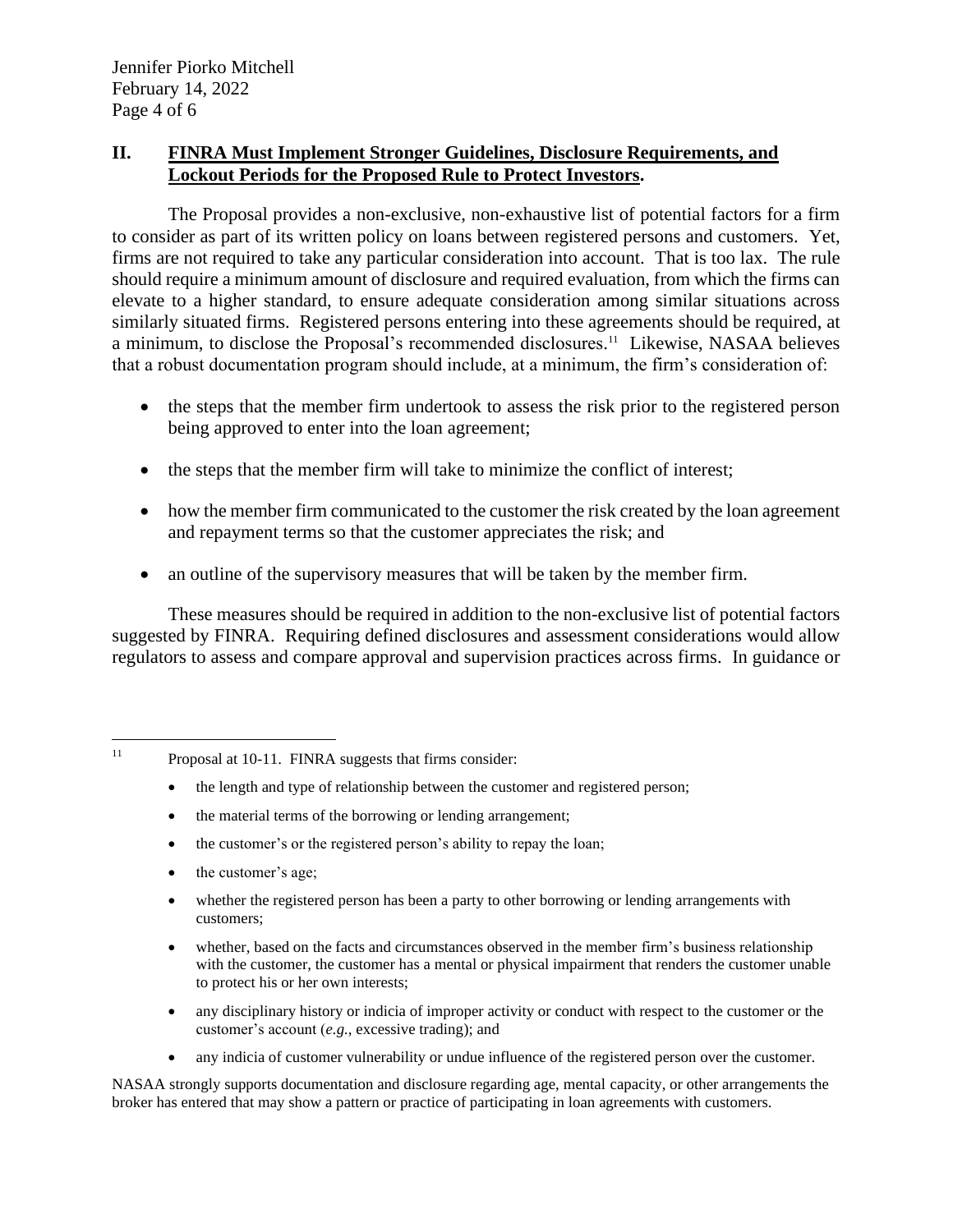Jennifer Piorko Mitchell February 14, 2022 Page 5 of 6

otherwise, FINRA should make it clear that firms are free to impose more stringent controls up to and including a flat prohibition on such arrangements.

A reasonable assessment and determination process should also include an interview (preferably by a compliance officer in the firm) with the customer outside of the presence of the registered person. This practice would help ensure that the customer understands the terms of the loan agreement, has not been coerced, and does not show indicia of vulnerability or undue influence. Where it is not possible to interview the customer (either in person or online), the firm should at least be required to verify that the customer benefits from and entered into the loan of his or her own volition and did not feel pressure to do so.

The Proposal points out the similarities between Rule 3240 and Rule 3241 and similar potential conflicts of interest. <sup>12</sup> NASAA commented on Proposed Rule 3241 and FINRA Regulatory Notice 19-36, recommending heightened scrutiny of accounts where brokers hold a position of trust.<sup>13</sup> We believe a similar requirement, where firms must closely monitor the account where formal conditions are imposed by the firm, would significantly benefit investor protection. However, if the final rule does not require a firm to impose formal conditions, heightened scrutiny should be applied to these accounts on an ongoing, annual review basis.

In any situation where there is a loan agreement between a client and registered person, the firm should put the registered person on heightened supervision due to conflicts of interest and place additional reviews on trades and transactions in the account to ensure that the registered person is making suitable recommendations. As the senior population in the United States grows, instances of isolated senior investors will continue to increase. While these relationships can start with good intentions, they have the potential to become exploitative. In more malevolent cases, a registered person may "groom" a customer with the goal of exploitation.<sup>14</sup>

To that end, the proposal seeks comment on whether a six-month look-back period is sufficient for determining whether an individual was a registered person's "customer" prior to entering into a lending or borrowing arrangement.<sup>15</sup> Predatory lending practices or the inability to repay a loan could be detrimental to an investor's financial wellbeing. We believe that a 12-month period would significantly curtail attempts to circumvent the purpose of Proposed Rule 3240 and would inure to the benefit of investors. When accounting for the books and records requirements for much of the same data, which can run from three to six years, NASAA does not believe that a 12-month look-back period is overly burdensome. In a similar context, FINRA Rule 4111 uses a one-year lookback period for restricted firm obligations and "registered person[s] in scope." When

<sup>12</sup> *Id.* at 10.

<sup>&</sup>lt;sup>13</sup> Letter from Chris Gerold, NASAA President, to Jennifer Piorko Michelle, FINRA Office of the Corporate Secretary, *Re: Regulatory Notice 19-36: Rule to Limit a Registered Person from Being Named a Customer's Beneficiary or Holding a Position of Trust for a Customer* (Jan. 24, 2020), *available at* [https://www.nasaa.org/wpcontent/uploads/2020/01/NASAA-Comment-Letter-re-Finra-Reg-Notice-19-36.pdf.](https://www.nasaa.org/wpcontent/uploads/2020/01/NASAA-Comment-Letter-re-Finra-Reg-Notice-19-36.pdf)

<sup>14</sup> *Id.* at 4.

<sup>&</sup>lt;sup>15</sup> Proposal at 13.